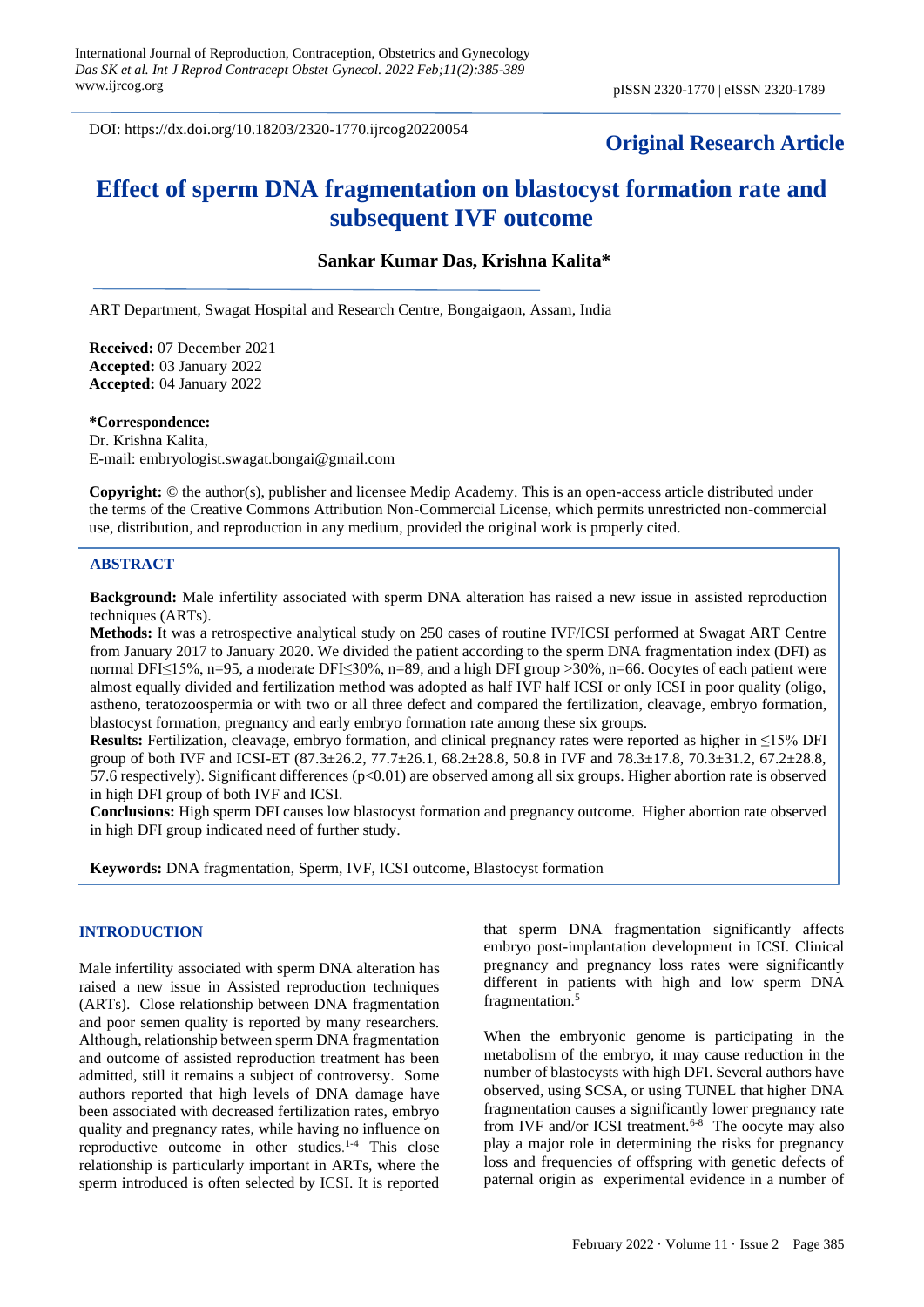*in-vivo* and *in-vitro* systems reported that the vertebrate oocyte is capable of repairing endogenous and exogenous DNA damage.<sup>9,10</sup>

However, there is very little information on the possible consequences that fertilization, using sperm with deviating chromatin organization, may have impact on embryo development, implantation, gestation and offspring.<sup>11</sup> The aim of the study was to find out the effect of sperm DNA fragmentation on fertilization, cleavage, blastocyst formation, implantation, pregnancy and abortion rate of normal female adopting both IVF and ICSI technique.

# **METHODS**

It was a retrospective analytical study of 250 cases of routine IVF/ICSI-ET performed at Swagat ART Centre from January 2017 to January 2020. We divided the patient according to the sperm DNA fragmentation index (DFI) as normal DFI≤15%, n=95, a Moderate DFI≤30%, n=89, and a high DFI group>30%, n=66. Oocytes of each patient were almost equally divided and fertilization method were adopted as half IVF half ICSI or only ICSI in poor quality (oligo, astheno, teratozoospermia or with two or all three defects semen) and compared the fertilization, cleavage and blastocyst formation rate among these six group.

All female patients were <42 years of age. Only IVF and ICSI fresh cycles were reported. Semen samples were collected from men after they masturbated in the laboratory at 3 to 5 days abstinence. Semen samples were evaluated 15-30 minutes after collection for sperm motility, vitality, concentration, and morphology in accordance with the 2010 guidelines of the WHO.

Sperm DNA fragmentation was measured using a Sperm Chroma Kit. DFI was expressed as total number of sperm without halo/total number of sperm counter×100 with consideration of Normal reference value/Range for DFI index as (a) normal: DFI<15%; (b) good/fair: DFI≥15% and DFI≤30%; and (c) abnormal: DFI>30%.

Semen samples were prepared using pure sperm double layer (40% and 80%) density gradient medium followed by swim-up method. A long down-regulation protocol was used for patients with normal ovarian reserve.

Patients with reduced reserve were stimulated with antagonist drug regimen and high starting dose of gonadotrophins. Follicular growth was monitored by ultrasound scans from day 7 of stimulation. When at least two leading follicles reached the diameter of 18 mm hCG was administered. Ovum pick-up (OPU) was planned 36 hr post-hCG injection.

Insemination was done after 4 hr of OPU for IVF and for ICSI patients oocytes were denuded after 2 hr of OPU followed by ICSI at 3 to 4 hr respectively. Fertilization was evaluated at 18-20 hr post-insemination. Fertilization and embryo culture was done in Vitromed single-step medium covered by oil till blastocyst. Although single- step medium used, embryos were transferred to a new culture dishes in every alternate day.

Embryos were scored as per Istanbul embryo grading methods. Good quality embryos on D3 or blastocysts on day 5 (D5) were selected and transferred, and progesterone support was provided to the patient. Serum β-hCG levels were measured 14 days after embryo transfer.

Clinical pregnancy was confirmed by intrauterine pregnancy with a normal fetal heart rate seen on ultrasound 7-8 weeks after embryo transfer. Loss of the fetus within 12 weeks of pregnancy was classified as an early abortion.

# *Statistical analysis*

Statistical analysis was done by using Microsoft excel version 2016.

# **RESULTS**

# *Effect of DFI on fertilization and cleavage rate*

Embryos with 2 PN after 16-18 hr insemination were considered fertilized and the fertilization rate was calculated as the number of embryos with 2PN out of total no. oocytes inseminated or injected and it is represented as percentage. Cleavage rate was calculated as the percentage of the number of embryos at day 2 of the cycle having 4 or more cells per embryos out of the number of initial 2PN embryos. Result shows significant differences in fertilization and cleavage rate among groups  $(p<0.01)$ .

#### *Effect of DFI on blastocysts formation at day 5 after fertilization*

Total no. of blastocysts obtained out of cleaved embryos were observed at D5 and then considered for D5 blastocyst transfer to those patients whose cleavage stage embryo score were good and at-least 1-2 blastocyst were expected on D5. Results show lower blastocyst formation rate in higher DFI group irrespective of IVF or ICSI. There is significant difference (p<0.01) in blastocyst formation rate in between all groups.

# *Effect of DFI on clinical pregnancy rate*

This result indicates that the sperm used for IVF or ICSI having a moderate DFI≤30% and a high DFI group>30% DFI was associated with a lower clinical pregnancy rate than the sperm used for IVF or ICSI having a normal DFI≤15%.

# *Effect of DFI on abortion rate*

Results show lower pregnancy and higher abortion rate in high DFI>30% group. Significant differences were observed in between groups. Percentage of pregnancy rate was higher in ICSI group.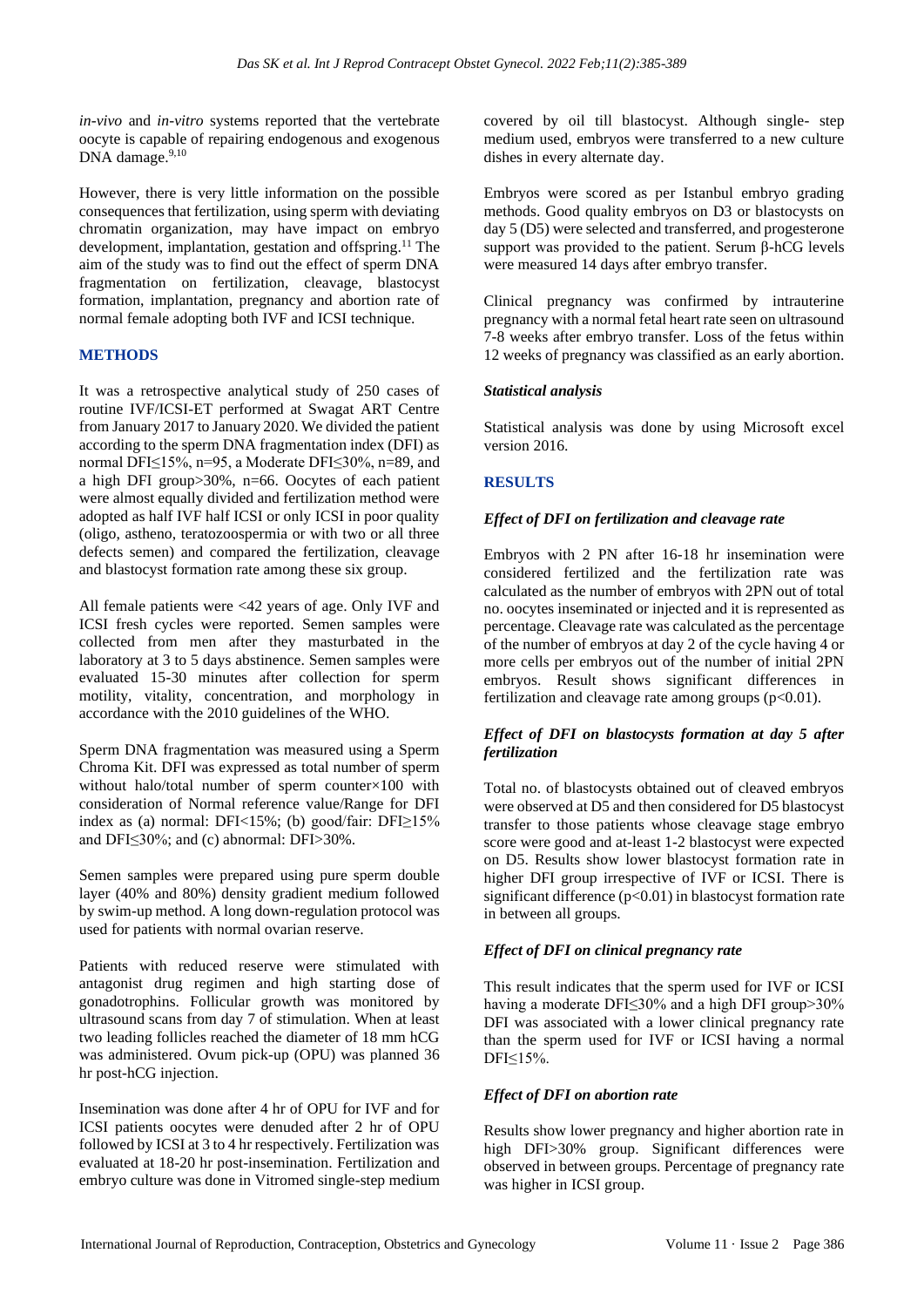| <b>DFI</b> group               | <b>IVF</b>      |                 |                 |              | <b>ICSI</b>                        |                 |                 |        |
|--------------------------------|-----------------|-----------------|-----------------|--------------|------------------------------------|-----------------|-----------------|--------|
|                                | $\leq 15\%$     | $\leq 30\%$     | $>30\%$         | $\mathbf{P}$ | $\leq15\%$                         | $\leq 30\%$     | $>30\%$         | P      |
| Cycle(N)                       | 45              | 40              | 30              |              | 50                                 | 49              | 36              |        |
| Female age (years)             | $32.3 \pm 5.0$  | $32.4 \pm 5.5$  | $33.1 \pm 5.8$  | 5.96         | $32.4 \pm 5.5$                     | $31.3 \pm 5.0$  | $32.5 + 5.8$    | < 0.01 |
| Female BMI $(kg/m2)$           | $22.9 \pm 3.1$  | $23.0 \pm 2.9$  | $22.7 \pm 3.0$  | 1.49         | $23.0 \pm 3.0$                     | $22.7 + 3.1$    | $22.9 \pm 3.1$  | 1.49   |
| Male age (years)               | $36.8 \pm 5.3$  | $37.4 \pm 5.0$  | $37.8 \pm 5.2$  | 6.05         | $37.4 \pm 5.0$                     | $36.8 \pm 5.3$  | $39.4 \pm 5.3$  | < 0.01 |
| DFI $(\% )$                    | $8.5 \pm 3.3$   | $20.6 \pm 4.0$  | $38.8 \pm 7.4$  | 0.12         | $8.4 \pm 3.6$ ;<br>$43.9 \pm 12.4$ | $22.0 \pm 4.4$  | $40.9 \pm 12.4$ | < 0.01 |
| Oocytes $(N)$                  | $6.9 \pm 6.5$   | $5.1 \pm 5.6$   | $6.2{\pm}5.6$   | 0.01         | $6.8{\pm}4.9$                      | $6.2 \pm 6.8$   | $7.2 \pm 6.8$   | < 0.01 |
| Fertilization rate $(\% )$     | $87.3 \pm 26.2$ | $78.2 \pm 25.8$ | $77.2 \pm 25.8$ | < 0.01       | $78.3 \pm 17.8$                    | $72.3 \pm 17.8$ | $70.3 \pm 17.8$ | < 0.01 |
| Cleavage rate $(\% )$          | $77.7 \pm 26.1$ | $74.3 \pm 27.2$ | $70.1 \pm 31.3$ | < 0.01       | $70.3 \pm 31.2$                    | $69.3 \pm 31.2$ | $65.3 \pm 31.2$ | < 0.01 |
| Good embryo rate $(\% )$       | $68.2 \pm 28.8$ | $66.8 \pm 26.9$ | $58.2 \pm 28.8$ | 0.02         | $67.2 \pm 28.8$                    | $66.8 \pm 26.9$ | $56.8 \pm 26.9$ | < 0.01 |
| <b>Blastocyst</b> (N)          | $2.1 \pm 2.5$   | $1.7 \pm 2.3$   | $1.5 \pm 2.0$   | < 0.01       | $2.3 \pm 2.4$                      | $1.8 \pm 2.7$   | $0.9{\pm}2.7$   | < 0.01 |
| Embryos n trans $(N)$          | $1.78 \pm 0.41$ | $1.71 \pm 0.46$ | $1.73 \pm 0.45$ | < 0.01       | $1.79 \pm 0.40$                    | $1.74 \pm 0.40$ | $1.70 \pm 0.40$ | < 0.01 |
| Clinical pregnancy rate<br>(%) | 50.8            | 45.7            | 43.2            | < 0.01       | 57.6                               | 62.3            | 51.4            | < 0.01 |
| Early abortion rate $(\% )$    | 7.0             | 8.2             | 9.0             | < 0.01       | 6.3                                | 7.0             | 7.2             | < 0.01 |

**Table 1: The relationship between sperm DNA fragmentation index (DFI) and** *in vitro* **fertilization (IVF)/ Intracytoplasmic sperm injection (ICSI) outcome.**



**Figure 1: The relationship between sperm DNA fragmentation index (DFI) and** *In vitro* **fertilization (IVF) outcome.**



**Figure 2: The relationship between sperm DNA fragmentation index (DFI) and Intra cytoplasmic sperm injection (ICSI) outcome.**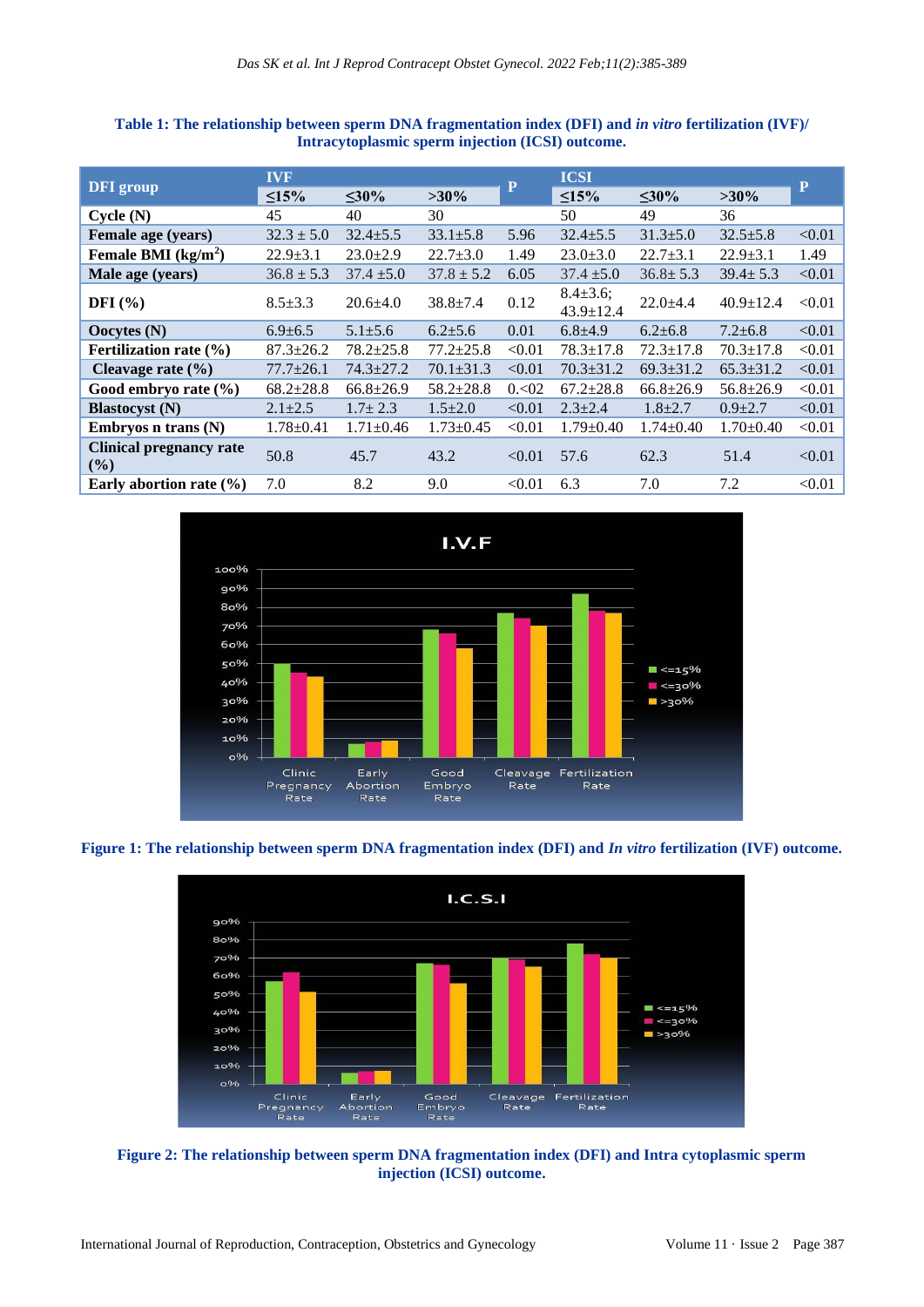#### **DISCUSSION**

Sperm DNA fragmentation (SDF) mostly occurs during spermatogenesis and maturation which can directly affect the sperm's normal functions.<sup>12</sup> Three major factors known to cause sperm DNA damage are reported as abnormal sperm chromatin assembly, aberrant apoptosis of sperm cells, and excessive oxidative stress.13,14 Broken DNA fragments are produced in sperm cells as a result of damaged chromosomes and impaired DNA.<sup>15</sup> During sperm maturation, histones are gradually replaced by the smaller arginine- and cysteine-rich protamine (HP), a process that reduces the ability of sperm DNA to repair itself in response to changes in the internal and external environments.<sup>14</sup> Many investigators believe that SDF has a negative impact on embryo quality and pregnancy outcomes following IVF/ICSI.<sup>16,17</sup>

Studies found that high sperm DFI is not only related to reduced fertilization rate and poor embryo quality in IVF, but it is also associated with decreased rates of pregnancy.<sup>18</sup> However, recent studies suggest that sperm DFI has no correlation with fertilization rates, and high DFIs do not affect the development of embryos or pregnancy outcomes following IVF/ICSI.<sup>4,19</sup> In this study, we found that both the fertilization rates and the rates of good quality embryos decreased as the sperm DFI increased, there was significant difference in either rate between groups (p<0.01). These results indicate that sperm DFI may be a predictor of the fertilization rate or embryo development, which is inconsistent with the conclusion of some other studies.<sup>19</sup>

Our study also bring into notice the relationship between sperm DNA fragmentation and early abortion. Our data seem to indicate that, in IVF, patients with high DNA fragmentation had significantly higher pregnancy loss rates compared to patients with low DNA fragmentation  $(p<0.01)$ . These data would seem to substantiate with some other studies evaluating the paternal influence on the etiology of early spontaneous miscarriage.<sup>20</sup> The onset of biochemical pregnancy or early miscarriage may be the result of defective embryo formation due to the use of genetically abnormal sperm in paternal side.

The oocyte is able to trigger repair mechanisms in those cases where it recognizes the presence of sperm damaged DNA to some extent. Some authors reported an association between high DFI and abortion after ICSI.<sup>21,22</sup> Our studies also observed high abortion rate in high DFI group irrespective of IVF/ICSI. However, ICSI cases showed comparatively lower abortion rate than IVF.

We hope that our findings would be an addition in this new insight of effect of sperm DNA fragmentation on IVF and ICSI outcomes.

However, prime limitations of our study were less no. of cases, single ART centre datas, financial, advanced laboratory as well as transportational facilities to carry out genectic studies on embryos etc.

#### **CONCLUSION**

In conclusion, our data indicate that sperm DNA fragmentation significantly affects embryo postimplantation development in both IVF and ICSI. Clinical pregnancy and pregnancy loss rates were significantly different in patients with high and low sperm DNA fragmentation. DNA fragmentation may compromise progression of pregnancy, resulting in spontaneous miscarriage following ART. In view of the importance of sperm DNA integrity, the actual cause of DNA damage needs to be assessed carefully with a view to identify proper therapeutic treatment. Furthermore, the development and correct use of methods for selecting sperm with undamaged DNA should also be ruled out.

#### **ACKNOWLEDGMENTS**

Special thanks to Dr. Atanu Basumatary for his kind help in statistical analysis part.

*Funding: No funding sources Conflict of interest: None declared Ethical approval: The study was approved by the Institutional Ethics Committee*

#### **REFERENCES**

- 1. Zini A, Boman JM, Belzile E, Ciampi A. Sperm DNA damage is associated with an increased risk of pregnancy loss after IVF and ICSI: systematic review and meta-analysis. Hum Reprod. 2008;23(12):2663-8.
- 2. Avendaño C, Franchi A, Duran H, Oehninger S. DNA fragmentation of normal spermatozoa negatively impacts embryo quality and intracytoplasmic sperm injection outcome. Fertil Steril. 2010;94(2):549-57.
- 3. Collins JA, Barnhart KT, Schlegel PN. Do sperm DNA integrity tests predict pregnancy with in vitro fertilization? Fertil Steril. 2008;89(4):823-31.
- 4. Lin MH, Kuo-Kuang LR, Li SH, Lu CH, Sun FJ, Hwu YM. Sperm chromatin structure assay parameters are not related to fertilization rates, embryo quality, and pregnancy rates in in vitro fertilization and intracytoplasmic sperm injection, but might be related to spontaneous abortion rates. Fertil Steril. 2008;90(2):352-9.
- 5. Borini A, Tarozzi N, Bizzaro D, Bonu MA, Fava L, Flamigni C, et al. Sperm DNA fragmentation: paternal effect on early post-implantation embryo development in ART. Hum Reprod. 2006;21(11):2876-81.
- 6. Cook KL, Brannian JD, Hansen KA, Kasperson KM, Aamold ET, Evenson DP. Relationship between the outcomes of assisted reproductive techniques and sperm DNA fragmentation as measured by the sperm chromatin structure assay. Fertil Steril. 2003;80(4):895-902.